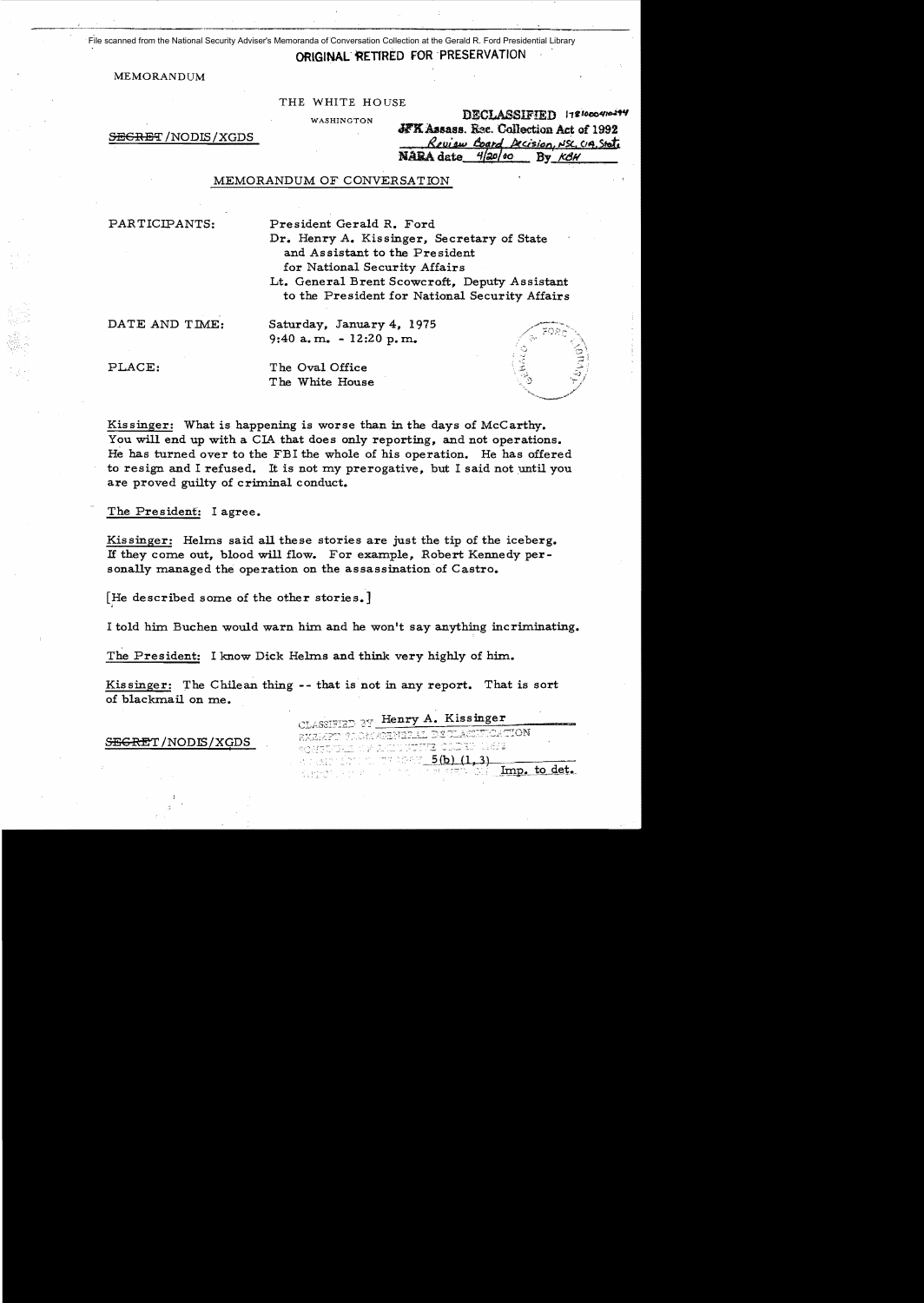SECRET/NODIS/XGDS

The President: What can we do? We can get Griswold, Lemnitzer, Friend ly, Reagan, Jack Connor, Shannon, Dillon.

ORIGINAL RETIRED FOR PRESERVATION

大学 のうしょう

Kissinger: You might think of Rusk. This will get very rough and you need people around who know the Presidency, and the national interest. What Colby has done is a disgrace.

The President: Should we suspend him?

Kissinger: No, but after the investigation is over you could move him and put in someone of towering integrity.

When the FBI has a hunting license into the CIA, this could end up worse for the country than Watergate.

The President: Would Rusk have known any of this stuff?

Kissinger: Why don't you ask him?

[Discussed the Moorer spying incident and what he did to protect the institution of the JCS.]

[Rumsfeld enters to talk about Rusk.]

Kis singer: [Discusses some of the legislative restrictions.]

The President: [Talks to Rusk.]

[Tries to call Dave Packard.]

[Buchen and Marsh come in.]

[The Blue Ribbon announcement is reviewed.]

## )  $S$ <del>EGRET</del>/NODIS/XGDS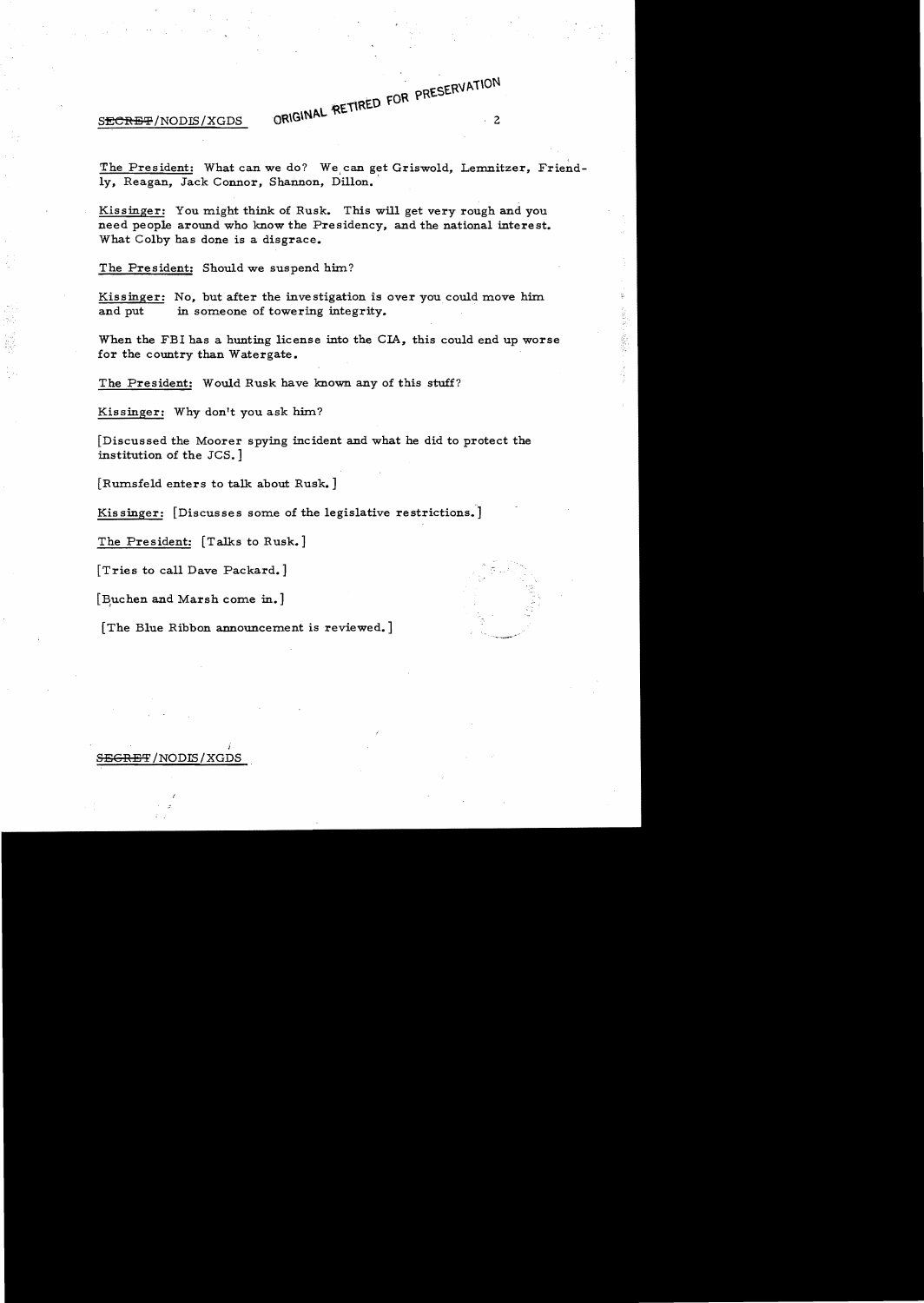$\mathsf{r}/\mathsf{K}$ Saturday  $14$  J m  $35$  $q$ :40AM -12:20pm What hopping is worse to the coath, so  $A = \frac{1}{\sqrt{2\pi}} \int_{0}^{2\pi} \frac{1}{\sqrt{2\pi}} \int_{0}^{2\pi} \frac{1}{\sqrt{2\pi}} \int_{0}^{2\pi} \frac{1}{\sqrt{2\pi}} \int_{0}^{2\pi} \frac{1}{\sqrt{2\pi}} \int_{0}^{2\pi} \frac{1}{\sqrt{2\pi}} \int_{0}^{2\pi} \frac{1}{\sqrt{2\pi}} \int_{0}^{2\pi} \frac{1}{\sqrt{2\pi}} \int_{0}^{2\pi} \frac{1}{\sqrt{2\pi}} \int_{0}^{2\pi} \frac{1}{\sqrt{2\pi}} \int_{0}^{2\$ of his open to the definition of the subject of the deposition of the deposition of the deposition of the deposition of the deposition of the deposition of the deposition of the deposition of the deposition of the depositi Lague K Helms come ont three stress and typ idder. Kennedy personnelly most monoged assamination of Poster (Described sous de other stairs) Ital from the Brilon would warm bin + be won't say anything mesurementary. P I kunne dicht think may happy f time<br>K The Chilean thing a that hook and any regart That ashat can medo? Grainolf Lumitzer, Friendly, Rega, Jack Comme, Shannon, Diller K You import tranh of Russ The will get way may Perocileman, + c mot interest. what Colly love, dans a drogeau. K 200 Let ofte immetigate com que could this could had up une /a county than water at DECLASSIFIED 178/0004/0306 JFK Assass. Rec. Collection Act of 1992 Review Board Decision, NSC, CIA State

NARA date 4/20100 By KAH